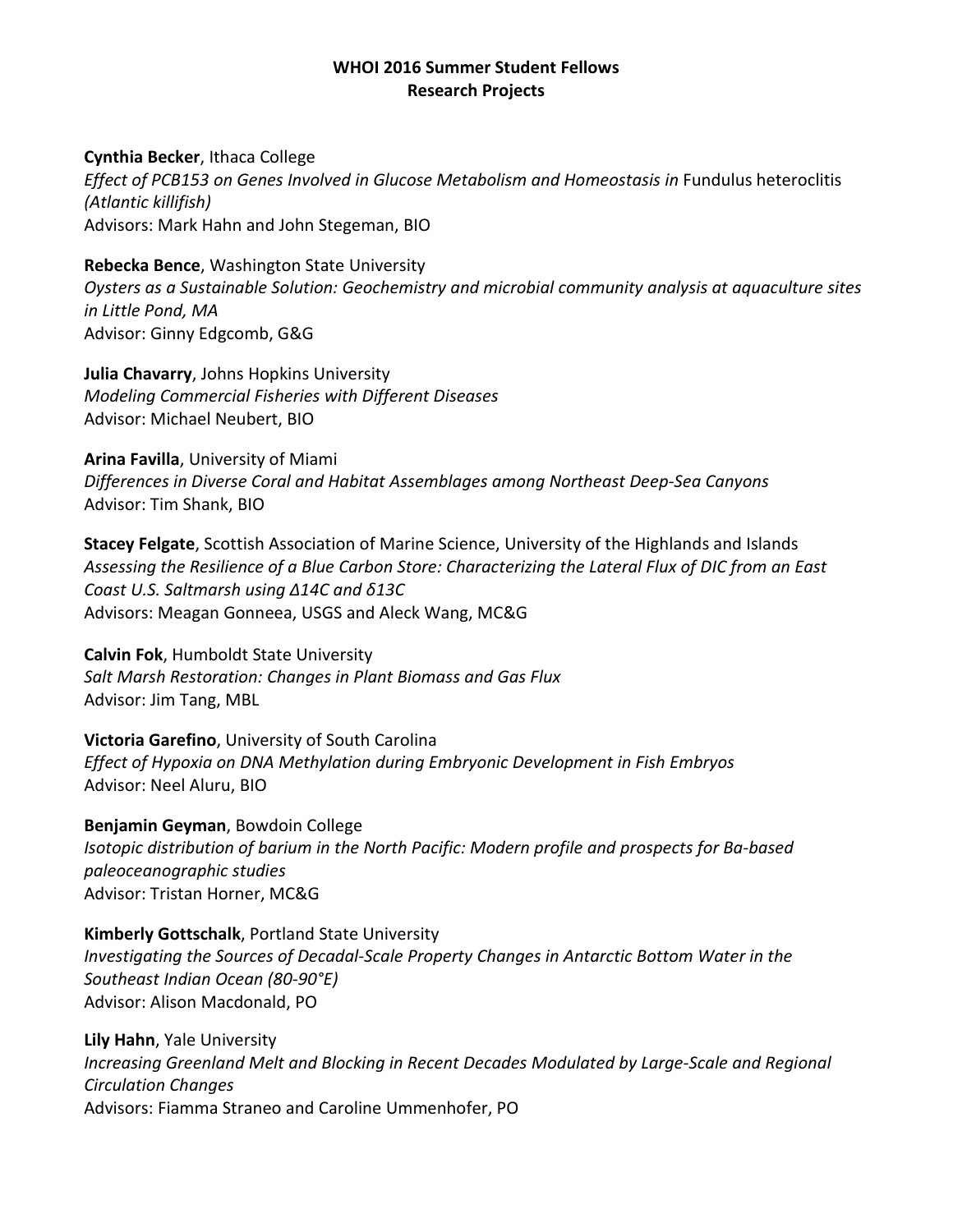#### **Erin Houlihan**, Bowdoin College

*The Effects of Ocean Acidification on Larval Oyster Swimming Responses to a Settlement Cue* Advisor: Lauren Mullineaux, BIO

**Walter Hutcheson**, New York University *Estimating the Economic Value of Environmental Education in the Hudson River Estuary* Advisor: Porter Hoagland, MPC

**Stefani Johnson**, St. John's University *Assessing the Annual Biogeochemical Dynamics of the Lower Mississippi River and its Tributaries* Advisor: Bernhard Peucker-Ehrenbrink, MC&G

**Ulrich Kakou**, University of Massachusetts, Amherst *Are Saltmarshes Susceptible to Carbon Loss following N Loading?* Advisor: Jonathan Sanderman, Woods Hole Research Center

**Colette Kelly**, Barnard College *Drivers of Seasonal and Interannual Variations in Waquoit Bay Carbonate Chemistry* Advisor: Dan McCorkle, G&G and Scott Doney, MC&G

**Miranda Kotidis**, Massachusetts Institute of Technology *Rechargeable battery packs for a Slocum Glider* Advisor: Rich Camilli, AOPE

**Nicolas Lavoie**, North Carolina State University *Western tropical Atlantic hydrology during Marine Isotope Stage 5* Advisor: Delia Oppo, G&G

**Tianjia Liu**, Columbia University *Global salinity predictors of western United States rainfall* Advisor: Ray Schmitt, PO

**Kendra Lynn**, Portland State University *Drivers of Submesoscale Dynamics in the Coastal Ocean: A Study Using High-Frequency Radar Observations* Advisors: Amala Mahadevan and Anthony Kirincich, PO

**Lisa MacKenzie**, Bowdoin College *Feasibility of a Prototype Portable Hatchery* Advisor: Hauke Kite-Powell, MPC

**Stephen Maldonado**, Ohio State University *Dynamics of the Tokar Gap Jet* Advisor: Larry Pratt, PO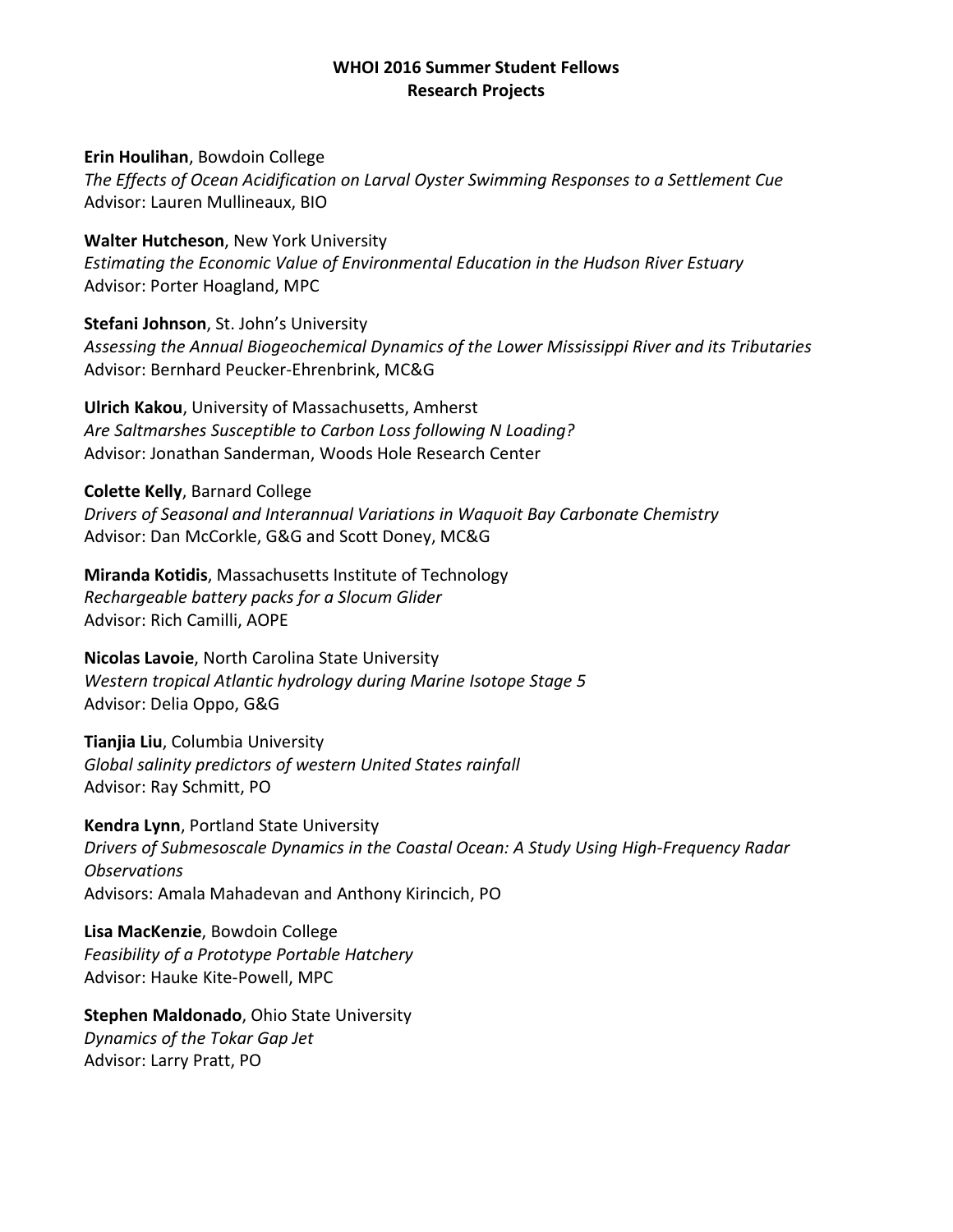#### **Sarah McGrath**, College of Wooster

*Western Tropical Atlantic hydrology changes during abrupt climate events in the last glacial interval* Advisor: Delia Oppo, G&G

**Gabriela Negrete**, University of Wisconsin-Madison *Impacts of Water Quality and Ocean Acidification along Buzzards Bay* Advisors: Scott Doney and David Glover, MC&G

**Julia Paine**, University of Miami *Sediment Sources and Transport in the Fraser River, BC* Advisor: Bernhard Peucker-Ehrenbrink, MC&G

**Jacob Partida**, Humboldt State University *Subsurface Exchange of Water Masses at the Mid-Atlantic Bight Shelf Break* Advisor: Gordon Zhang, AOPE

**Channing Prend**, Columbia University *Impact of freshwater plumes on intraseasonal upper ocean variability from moored observations in the Bay of Bengal* Advisor: Hyodae Seo, PO

**Ellin Rittler**, University of San Francisco *Investigating the Potential of Macroalgae to Remediate the Effects of Ocean Acidification on New England Oyster Farms* Advisor: Hauke Kite-Powell, MPC

**Mark Saddler**, University of Chicago *Characterizing Chilean blue whale (*Balaenoptera musculus*) acoustic behavior using DTAGs: a test of using tag accelerometers to identify calls from the tagged whale* Advisor: Laela Sayigh, BIO

**Justin Snook**, Bridgewater State University *The Kinetics of NO3- Reduction by Aqueous H2S During Subsurface Mixing in Submarine Hydrothermal Systems* Advisor: Jeffrey Seewald, MC&G

**Alyssa Soucy**, University of Massachusetts Lowell *Reconstructing Tropical Atlantic SSTs during the Last Interglacial* Advisor: Anne Cohen, G&G

**Rebecca Sugrue**, Massachusetts Institute of Technology *Autonomous Greenhouse Gas Analyzing with a Jetyak* Advisors: Anna Michel, AOPE and David Nicholson, MC&G